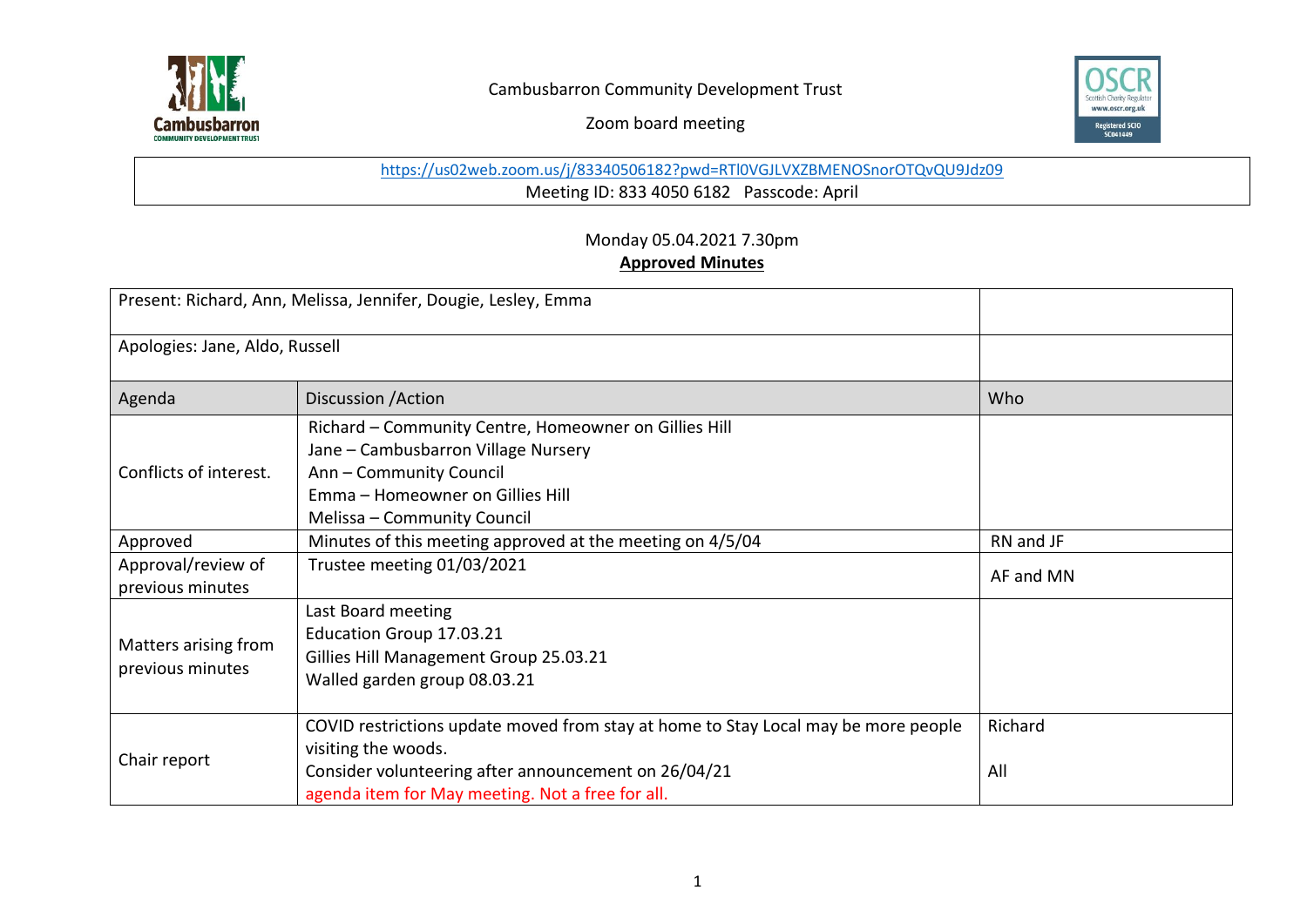



| Jalliwuswal I vi I<br><b>COMMUNITY DEVELOPMENT TRUST</b> |                                                                                                                                                                                                                                                                                                         | SC041449                     |
|----------------------------------------------------------|---------------------------------------------------------------------------------------------------------------------------------------------------------------------------------------------------------------------------------------------------------------------------------------------------------|------------------------------|
|                                                          | Blog post regarding Drygrange path (See note C) next step we should be approached re<br>path route before planning application made to planning. Blog to be posted by Jennifer<br>to include legal paragraph. Concern regarding route through Bearside Quarry very wet<br>three springs run through it. | Jennifer                     |
|                                                          | Accounts (See note A)<br>CCAF01 grant report end of grant report due 16.04.21<br>Sawbench to be collected on Friday.<br>Supplemented the cost of this to get a better sawbench.                                                                                                                         | Richard                      |
| Treasurer's report                                       | <b>Cambusbarron Fund</b><br>When is the next instalment due.<br>Can it be carried over?<br>Log sales<br>Send around the amount of log sales raised so far.<br>Process needs to be clarified there is a set amount month that can be sold.                                                               | Ann<br>Ann<br><b>Richard</b> |
| Membership updates                                       | New memberships for approval (see note B)<br>Two new members approved                                                                                                                                                                                                                                   | Emma                         |
| Communications                                           | Website update no update<br>Photo competition no update<br>Jennifer will put a Blog about "Pooh in the Woods" local family doing this but don't<br>want to be identified                                                                                                                                | Jennifer<br>Jennifer         |
| Board admin<br>proposals                                 | Risk Assessment and action plan (Item O)<br>Fairy Hill - no progress to date.<br>C/F<br>Development of volunteer roles and volunteering policy (risk assessment action plan)<br>(Items L, M and N)                                                                                                      | <b>Richard</b><br>Richard    |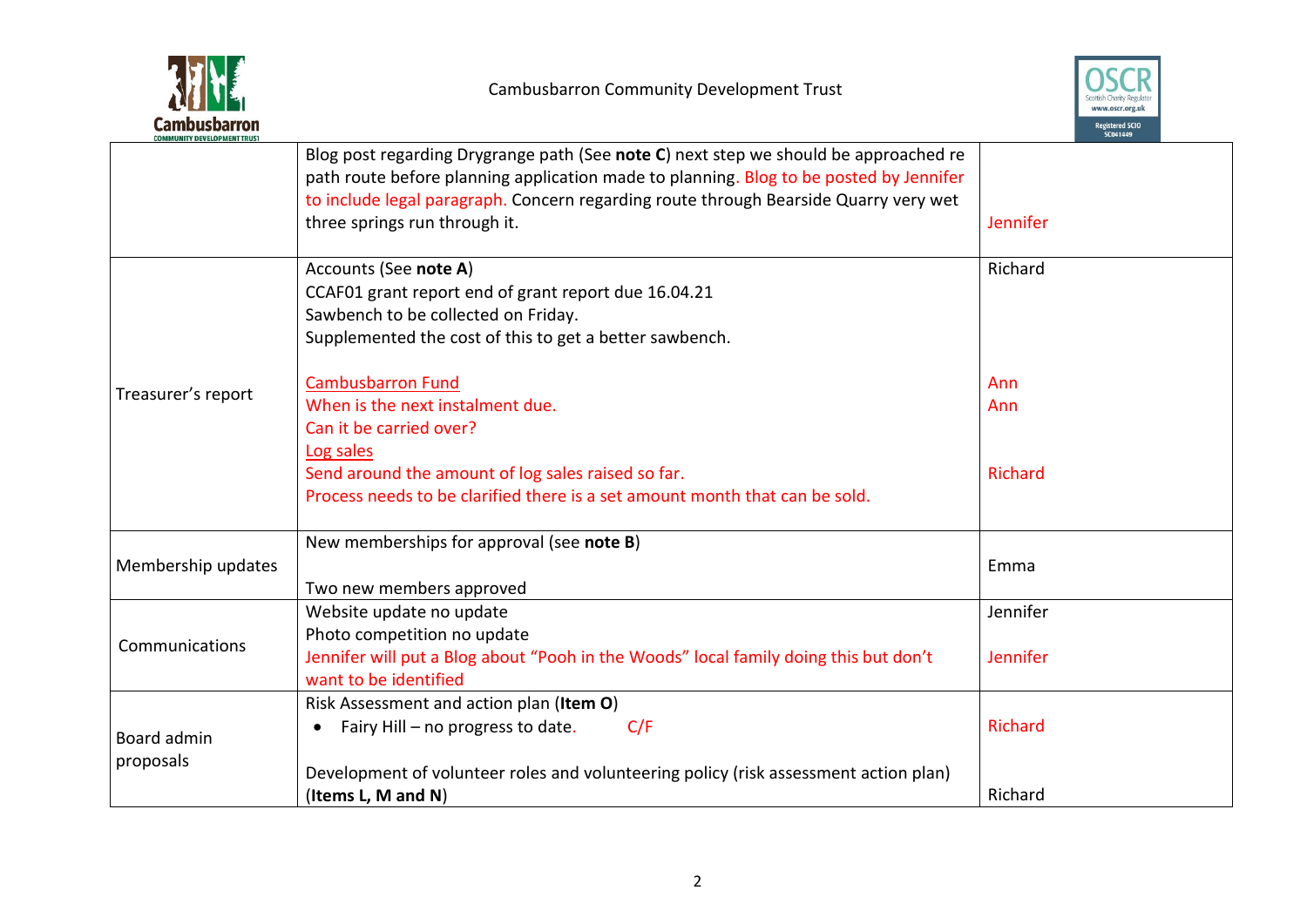



| LUMMUNIIY DEVELUPMENI IKUSI |                                                                                                                                                                                                                                                                                                                                                                                                                                                    |                                                           |
|-----------------------------|----------------------------------------------------------------------------------------------------------------------------------------------------------------------------------------------------------------------------------------------------------------------------------------------------------------------------------------------------------------------------------------------------------------------------------------------------|-----------------------------------------------------------|
|                             | Linda website.<br>Volunteer ICT support.<br>Assistant chainsaw person<br>Fundraising.<br>Health and safety<br>Poster designer<br>Newsletter editor<br>Volunteer coordinator<br>Consider ICT support for Board members to enable people to join the Board if they<br>don't have IT knowledge or tools or supply ipads / computer for infirm and less able<br>members of our communities to view the woodland.<br>New policies required<br>no update | Richard<br>All                                            |
|                             |                                                                                                                                                                                                                                                                                                                                                                                                                                                    |                                                           |
|                             | Safeguarding policy<br>$\bullet$                                                                                                                                                                                                                                                                                                                                                                                                                   |                                                           |
|                             | Health and Safety policy (risk assessment action plan)<br>$\bullet$                                                                                                                                                                                                                                                                                                                                                                                | Lesley / Jennifer / Richard                               |
| Project updates             |                                                                                                                                                                                                                                                                                                                                                                                                                                                    |                                                           |
| Common subject<br>matter    | Survey<br>Check with Russell where we are on this. Needs to go out ASAP. Newsletter<br>$\bullet$<br>required to advertise this. Link to be sent around Board members<br>Electricity supply to Gillies Hill<br>Enquiry in awaiting quote meeting required with a few people.<br>Path upgrades timescale<br>C/F                                                                                                                                      | Jennifer/Russell<br>Jennifer<br><b>Russell</b><br>Russell |
|                             | Clare and Pauline taking the lead on this considering:-                                                                                                                                                                                                                                                                                                                                                                                            | Clare                                                     |
| <b>Education Group</b>      | John Muir award<br>$\bullet$                                                                                                                                                                                                                                                                                                                                                                                                                       | Pauline                                                   |
|                             | Duke of Edinburgh                                                                                                                                                                                                                                                                                                                                                                                                                                  | Amos                                                      |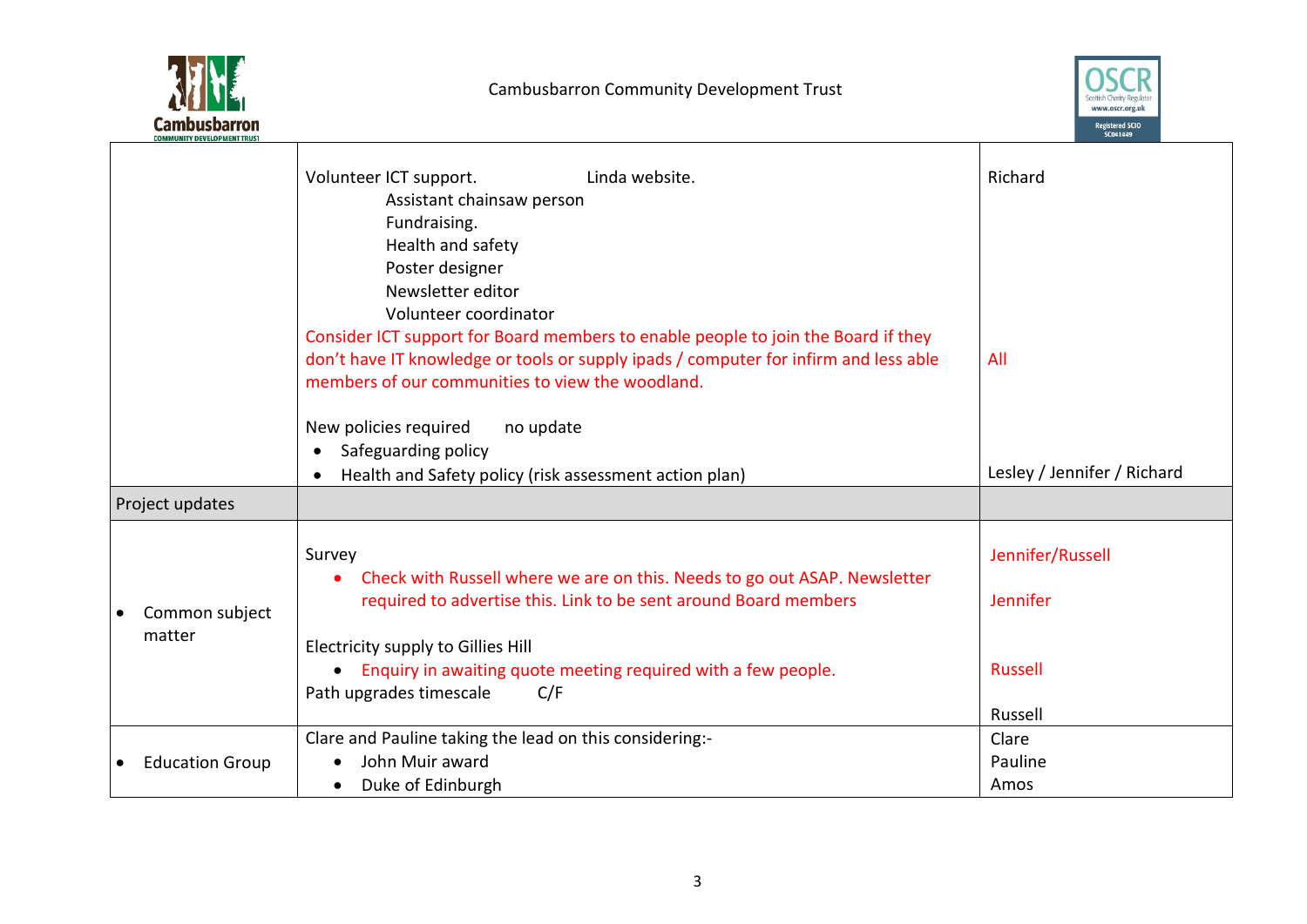



|           | <b>COMMUNITY DEVELOPMENT TRUST</b> |                                                                             | <b>SLU41449</b>           |
|-----------|------------------------------------|-----------------------------------------------------------------------------|---------------------------|
|           |                                    | CCDT specific learning aids.<br>$\bullet$                                   |                           |
|           |                                    | Amos to work closer with the school.                                        |                           |
|           |                                    | List of Amos knowledge running sessions look for funding.                   |                           |
|           |                                    | Information gathering brief                                                 |                           |
|           |                                    | Tools request CCDT owned stored in container list of requirement for        | Aldo                      |
|           |                                    | <b>Community Pride application</b>                                          |                           |
|           | <b>Memorial Benches</b>            | Are more boards needed for the remaining benches.                           | Aldo to discuss with Amos |
|           |                                    | Small generator been donated by Shug Cunningham for use on the hill.        |                           |
|           |                                    | Pauls plaque going on Saturday.                                             |                           |
|           |                                    | Next bench will be for Jim and Eilidh                                       |                           |
|           |                                    | Update on development plans                                                 |                           |
|           |                                    | Planning work for proposed site is underway.                                |                           |
|           | <b>Nursery Provision</b>           | Funding application for ground works soon.                                  |                           |
|           |                                    | Grateful for progression of electricity provision                           | Jane                      |
|           |                                    | Looking for a veg plot in the walled garden and possible use of polytunnel. |                           |
|           |                                    | Looking for blue shed to be moved. when, where is it going who can help     |                           |
| $\bullet$ | Gillies Hill paths<br>and signage  | Progress report no update                                                   | C/F Russell               |
|           |                                    |                                                                             | <b>Melissa</b>            |
| $\bullet$ | Welcome pack                       | Melissa is taking this over this project.                                   |                           |
|           |                                    | Ahead of schedule                                                           |                           |
|           |                                    | Lawn mower required now. Go ahead and purchase discuss releasing funds with |                           |
|           | Polmaise castle                    | Richard.                                                                    |                           |
|           | grounds                            | Checked PH of soil is OK.                                                   | Dougie                    |
|           | restoration                        | Ready for planting.                                                         |                           |
|           |                                    | Community anxious to help plant etc.                                        |                           |
|           |                                    | Start cutting the grass this weekend.                                       |                           |
|           |                                    | Benches being donated by a client from Aldo's work.                         |                           |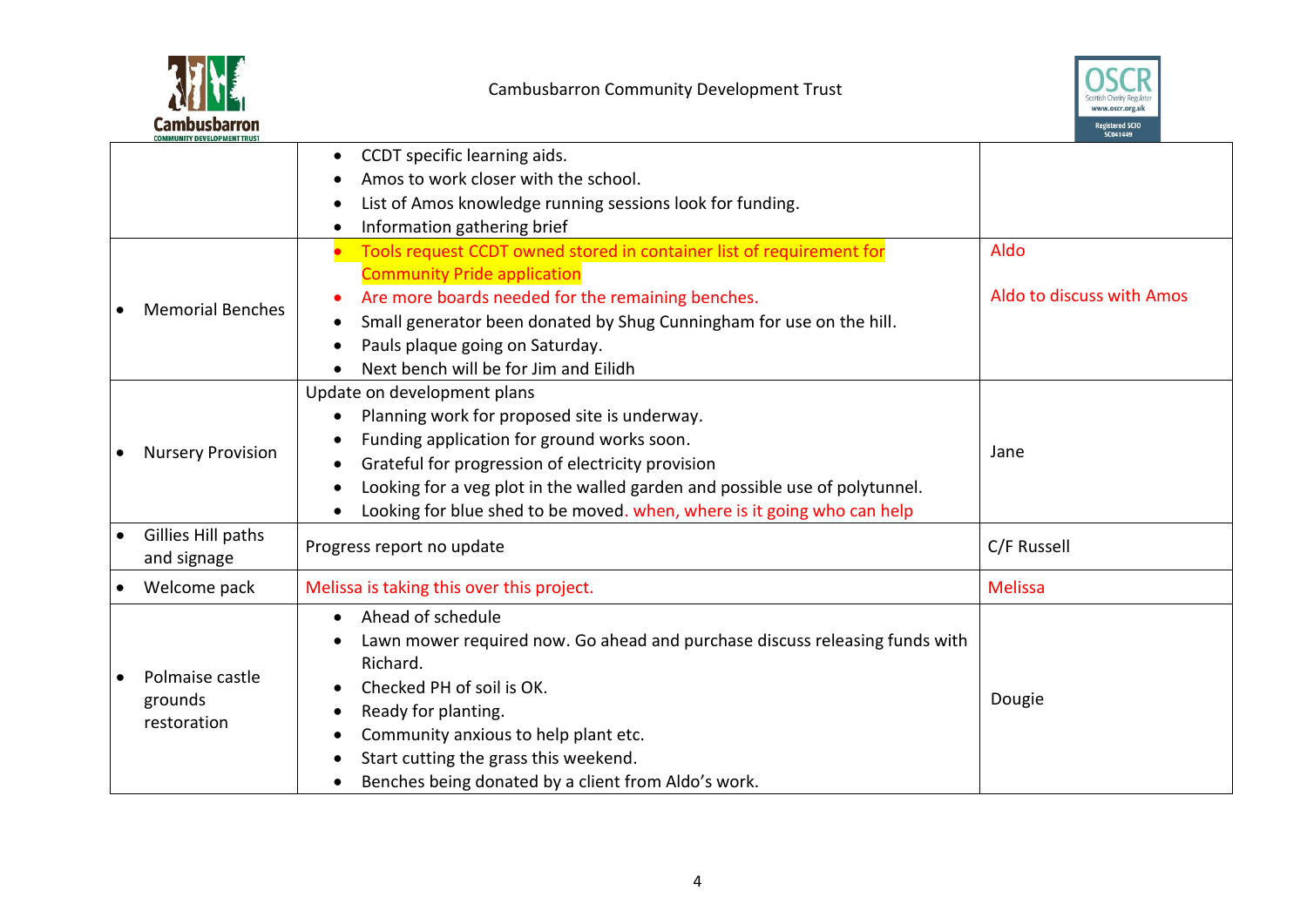Cambusbarron Community Development Trust



| Scottish Charity Regulator |
|----------------------------|
| www.oscr.org.uk            |

| <b>COMMUNITY DEVELOPMENT TRUST</b> |                                                                                                                                                                                                                                                                                                                                                                                                                                                                                                                                  | SC041449                           |  |
|------------------------------------|----------------------------------------------------------------------------------------------------------------------------------------------------------------------------------------------------------------------------------------------------------------------------------------------------------------------------------------------------------------------------------------------------------------------------------------------------------------------------------------------------------------------------------|------------------------------------|--|
| Walled garden                      | Concern re planting invasive species.<br>Already planted a camelia and daisies.<br>Project document to be updated<br>Apple trees for orchard area ordered some already here.<br>$\bullet$<br>Tree stakes and rabbit fencing have also been ordered protecting the trees from<br>rabbits and deer removing the requirement for deer fencing and gates being<br>closed off at this time. Awaiting delivery.<br>Jane has applied for additional fruit trees for this area.<br>Include a strimmer in the community Pride application | Ann                                |  |
|                                    | Compost toilet base in, toilet should arrive April.<br>Angus not able to compete the report on the wall will need to look for other<br>help to complete this to be discussed at walled garden group.<br>Nursery would like to develop an area to use this summer term and possibly use<br>the polytunnel discus at Walled Garden Group                                                                                                                                                                                           |                                    |  |
| <b>Gillies Hill</b><br>management  | Progress report<br>Help and costs of more technical tree work (Linda's path tree). Required.<br>Amos to construct a plan to get arborist cost to check condition of trees Emma<br>to forward ling to Julian Schad.<br>Information boards.                                                                                                                                                                                                                                                                                        | Jennifer / Emma<br>Jennifer / Amos |  |
| Cambusbarron<br>Archive            | Progress report<br>no update                                                                                                                                                                                                                                                                                                                                                                                                                                                                                                     | Richard C/F                        |  |
| <b>Container Planning</b>          | Decision to site the two containers facing the castle 8-10 feet apart with cover<br>over the gap and secured at each end to be used as a wood store along with a<br>small parking area for loading and unloading size to take around six cars.<br>Contact has been made through e-planning for prior approval this goes to<br>Scottish Office then back to Stirling Council if you get no reply in 28 days you can                                                                                                               | Ann                                |  |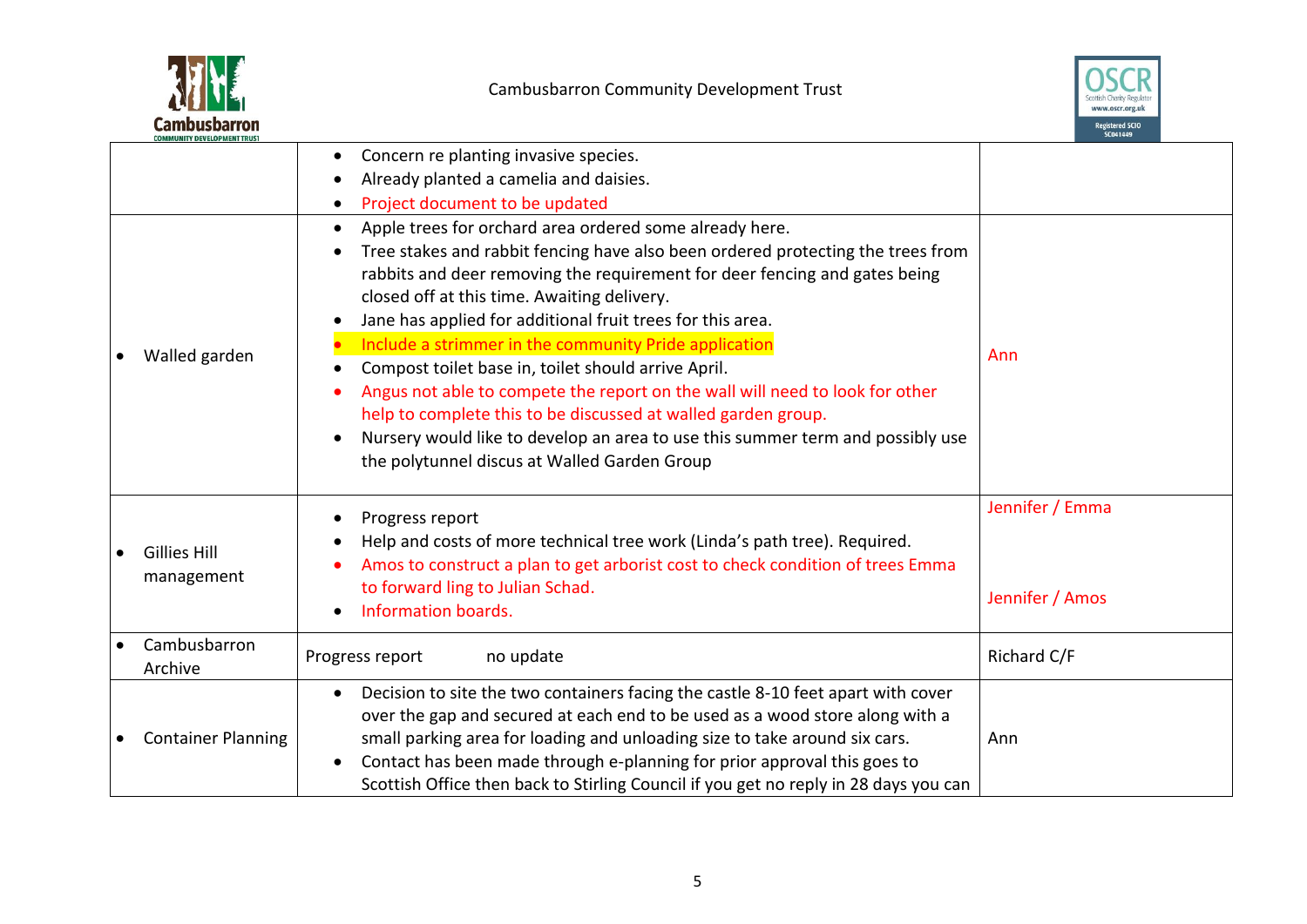



| Campusparron<br><b>COMMUNITY DEVELOPMENT TRUST</b> |                                                                                                                                                                                                                     | Registered SCIO<br>SC041449 |
|----------------------------------------------------|---------------------------------------------------------------------------------------------------------------------------------------------------------------------------------------------------------------------|-----------------------------|
|                                                    | go ahead. They have been back asking a few questions and advising the fee will<br>be £78.00. I have sent answers and further photographs so await their reply, if<br>none received by 22/04/21 I will contact again |                             |
| Castle Gates                                       | Two quotes received, Richard Blore still interested but is awaiting steel costs.<br>Area behind the gates will have to be cleared also fence built around Stewart's<br>septic tank before work can begin            | Ann C/F                     |

| <b>Other Business</b>          |                                                                                                                                                                                                                                                                                                                                                          |  |
|--------------------------------|----------------------------------------------------------------------------------------------------------------------------------------------------------------------------------------------------------------------------------------------------------------------------------------------------------------------------------------------------------|--|
| Correspondence                 |                                                                                                                                                                                                                                                                                                                                                          |  |
| <b>AOCB</b>                    | Better places green recovery fund<br>$\bullet$<br>https://findbusinesssupport.gov.scot/service/funding/naturescot-better-places-green-<br>recovery-fund-round-2?utm_source=E-Newsletter&utm_campaign=580335372e-<br>EMAIL CAMPAIGN 2018 05 07 COPY 01&utm medium=email&utm term=0 e19689f<br>21d-580335372e-59821426&mc cid=580335372e&mc eid=47e7542e47 |  |
| Next meeting(s) and<br>events: | Walled Garden group: Tuesday 13/4/21 at 7:30pm<br>Education group: Wednesday 21/4/21 at 7.30pm<br>Gillies Hill Management group: Thursday 22/4/21 at 7.30pm<br>$\bullet$<br>Next board: Tuesday 4/5/21 at 7:30pm<br>$\bullet$                                                                                                                            |  |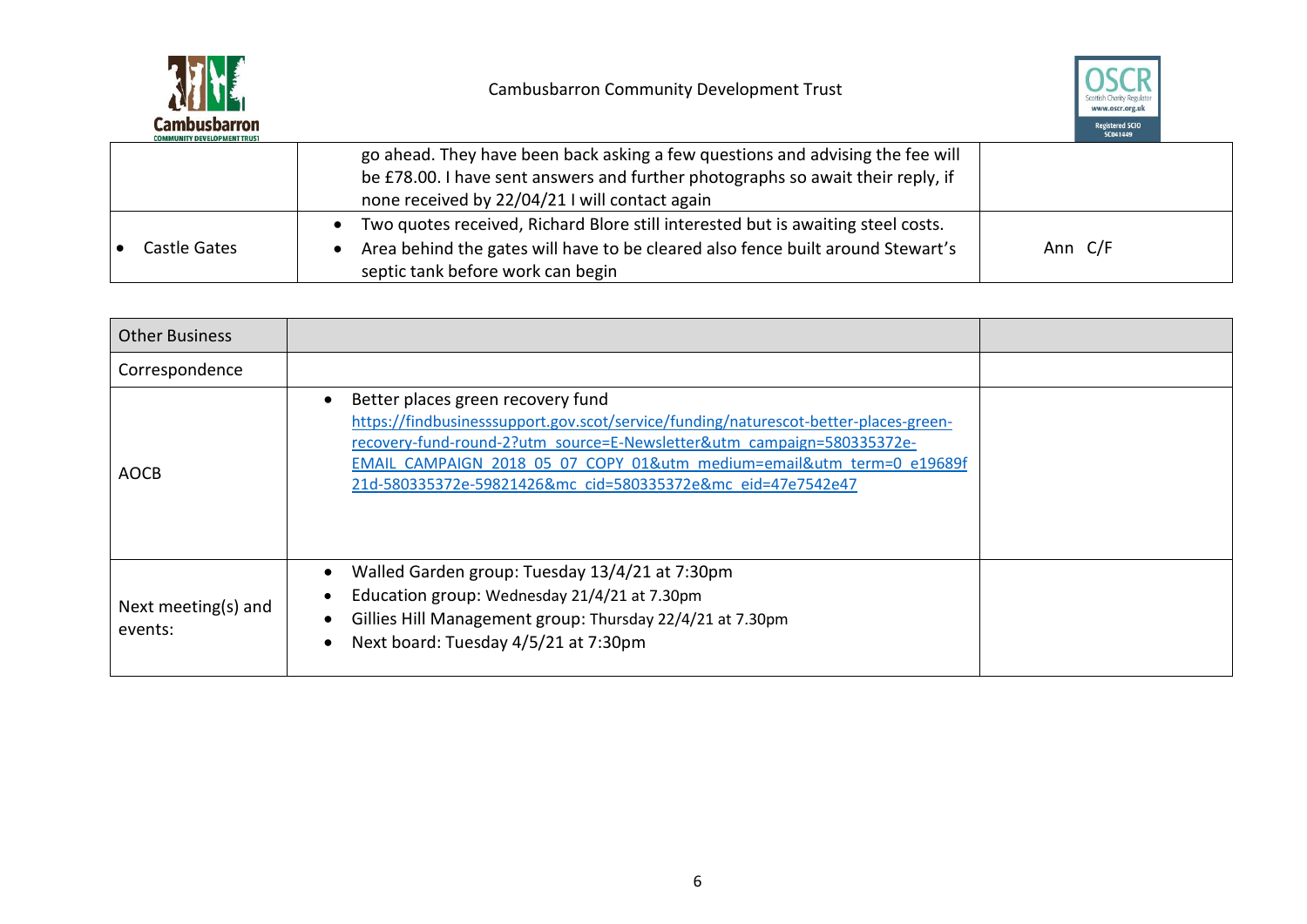

Cambusbarron Community Development Trust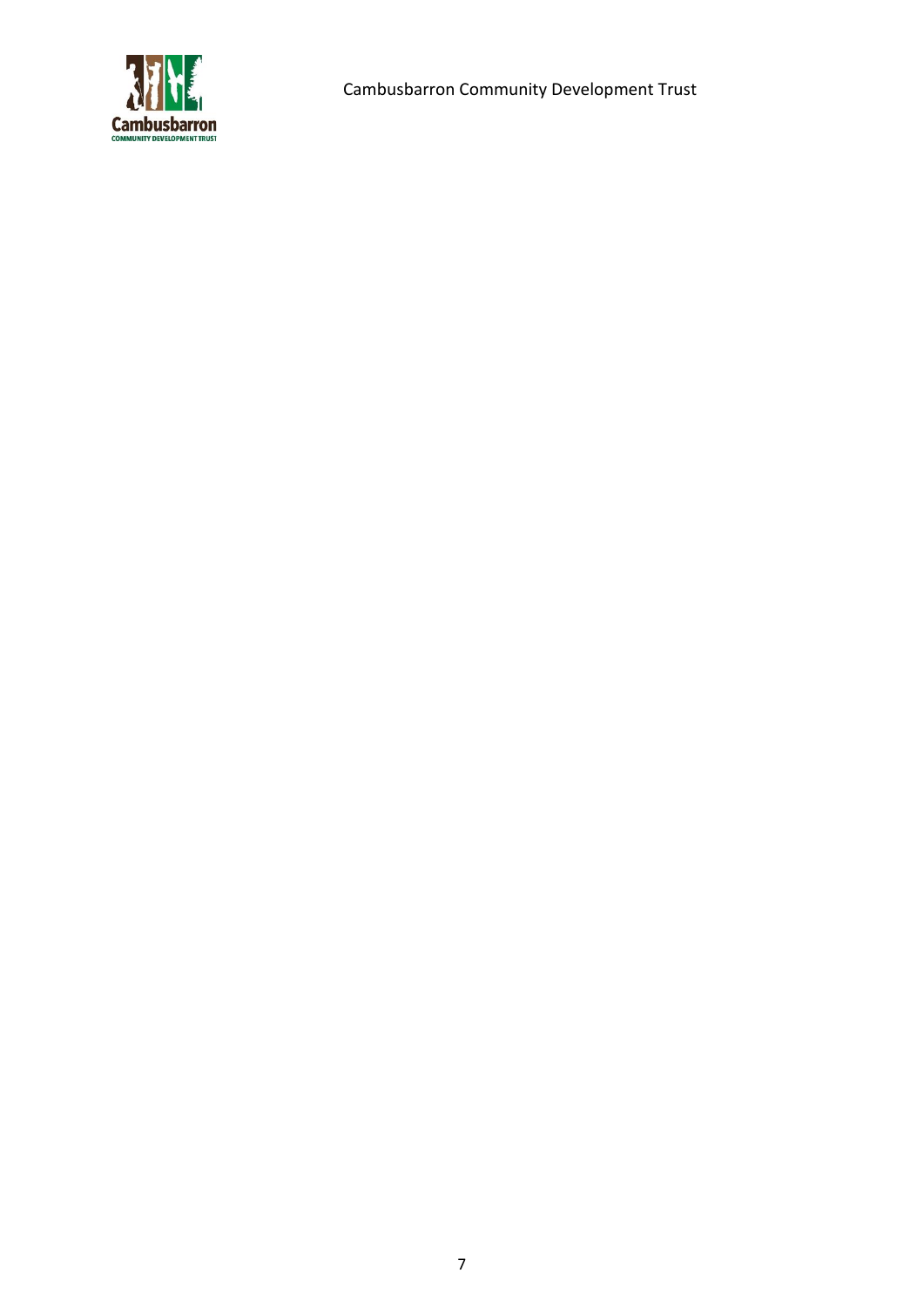

## Note A. Treasurers Report as of 28.02.2021

# CCDT Treasurer's report: Current cleared funds: £22,695.14

| <b>Cambusbarron Community Development Trust</b> |           |                                   |
|-------------------------------------------------|-----------|-----------------------------------|
| <b>Balance Sheet</b>                            |           |                                   |
| As of February 31, 2021                         |           |                                   |
|                                                 | Total     | <b>Note</b>                       |
|                                                 |           |                                   |
| Cash at bank and in hand                        |           |                                   |
| <b>CCDT Donations account</b>                   | 242.99    |                                   |
| <b>CCDT Main account</b>                        |           |                                   |
| CCAF01                                          | 0.00      | <b>Community Asset Fund</b>       |
|                                                 |           | (report due 31/03/2021)           |
| <b>CCDT</b>                                     | 1,207.66  | Unrestricted fund                 |
| CCF01                                           | 9,019.07  | <b>CCDT Business Support</b>      |
|                                                 |           | $(1^{st}$ report due 01/05/2021)  |
| CPF06                                           | 231.00    | Welcome pack                      |
| <b>CPF10</b>                                    | 507.94    | Utilities, seeds etc.             |
| CSET01                                          | (348.13)  | Various woodland expenses         |
|                                                 |           | (current grant to spend £7151.87) |
|                                                 |           | (report due 26/09/2021)           |
| <b>PI01</b>                                     | 492.86    | Defib project                     |
| SLF <sub>03</sub>                               | 15,270.95 | Scottish Land Fund revenue grant  |
| <b>Total CCDT Main account</b>                  | 26,381.35 |                                   |
| <b>Total Cash at bank and in hand</b>           | 26,624.34 |                                   |

# **Funding of Community Forest manager detail (SLF03)**

Expenditure to date:

|                            | <b>Budget</b> | Spent so far | Variance         |           |
|----------------------------|---------------|--------------|------------------|-----------|
|                            |               |              | (still to spend) |           |
| Wages                      | £21,606.00    | £8,783.41    | £12,822.59       |           |
| Pension at 3%              | £648.18       | £0.00        | £648.18          |           |
| PPE and training           | £679.79       | £1,258.50    | (E578.71)        |           |
| Woodland expenses          | £8,332.91     | £6,106.85    | £2,226.06        | £1,647.35 |
| Recruitment costs          | £453.32       | £453.32      | £0.00            |           |
| <b>Employment Expenses</b> | £179.80       | £26.97       | £152.83          |           |
|                            |               |              |                  |           |
| Totals                     | £31,900.00    | £16,629.05   | £15,270.95       |           |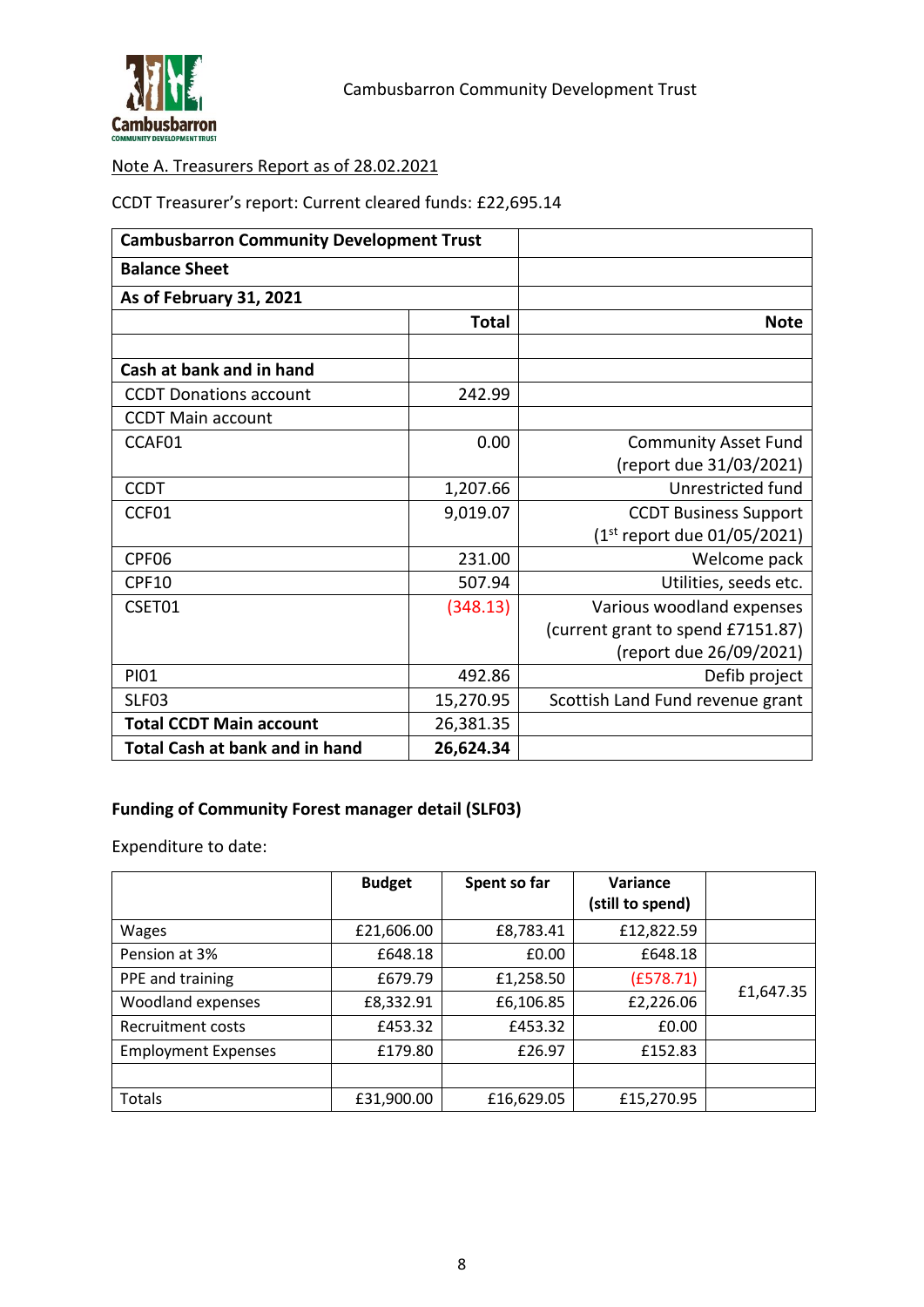

### **CCAF01 Budget detail**

|                                         | <b>Budget</b> | Spend     | Variation  | comments                                                         |
|-----------------------------------------|---------------|-----------|------------|------------------------------------------------------------------|
| <b>Electric Chainsaw</b>                | £599.00       | £530.12   | $-£68.88$  | purchased and delivered                                          |
| <b>Electric Pole Saw</b>                | £549.00       | £429.23   | $-£119.77$ | purchased and delivered                                          |
| <b>Batteries for tools</b>              | £840.00       | £1,060.28 | $+£220.28$ | purchased and delivered - 2 extra<br>batteries not yet delivered |
| <b>Battery Charger</b>                  | £139.99       | £123.89   | $-£16.10$  | purchased and delivered                                          |
| Corrugated roofing                      | £468.60       | £485.48   | $+£16.88$  | purchased and delivered                                          |
| Polytunnel                              | £952.00       | £966.26   | $+£14.26$  | purchased and delivered - in<br>storage                          |
| Rotovator                               | £179.00       | £179.99   | $+£0.99$   | purchased and delivered                                          |
| <b>Fruit trees</b>                      | £400.00       | £301.00   | $-£99.00$  | purchased and in the process of<br>being delivered               |
| 20 x Tree stakes 150cm<br>$(5.88$ each) | £117.60       | £199.77   | $+£82.17$  | purchased with delivery to be<br>arranged                        |
| 20 x Tree guards 80cm<br>$(3.42$ each)  | £68.40        | £68.40    | £0.00      | purchased with delivery to be<br>arranged                        |
| Saw bench                               | £898.99       | £1,872    | $+£973.01$ | purchased with delivery to be<br>arranged                        |
| Splitting axe (small)                   | £170.00       | £120.95   | $-£49.05$  | purchased and delivered                                          |
| Splitting axe (large)                   | £114.00       | £137.90   | $-E23.90$  | purchased and delivered                                          |
| Composting toilet                       | £1,828.96     | £1,749.92 | £79.04     | order placed by Russell and paid<br>for - not yet delivered      |
| 20 x Tree ties (1.14<br>each)           | £22.80        | £22.80    | £0.00      | purchased with delivery to be<br>arranged                        |
| <b>Toilet installation</b>              | £300.00       | £300.00   | £0.00      | purchased and delivered (Base<br>fitting only)                   |

Total purchases on this grant came to ....................£8547.99

The grant was for.....................................................£7648.34

The CCF01 fund has therefore supplemented...........£899.65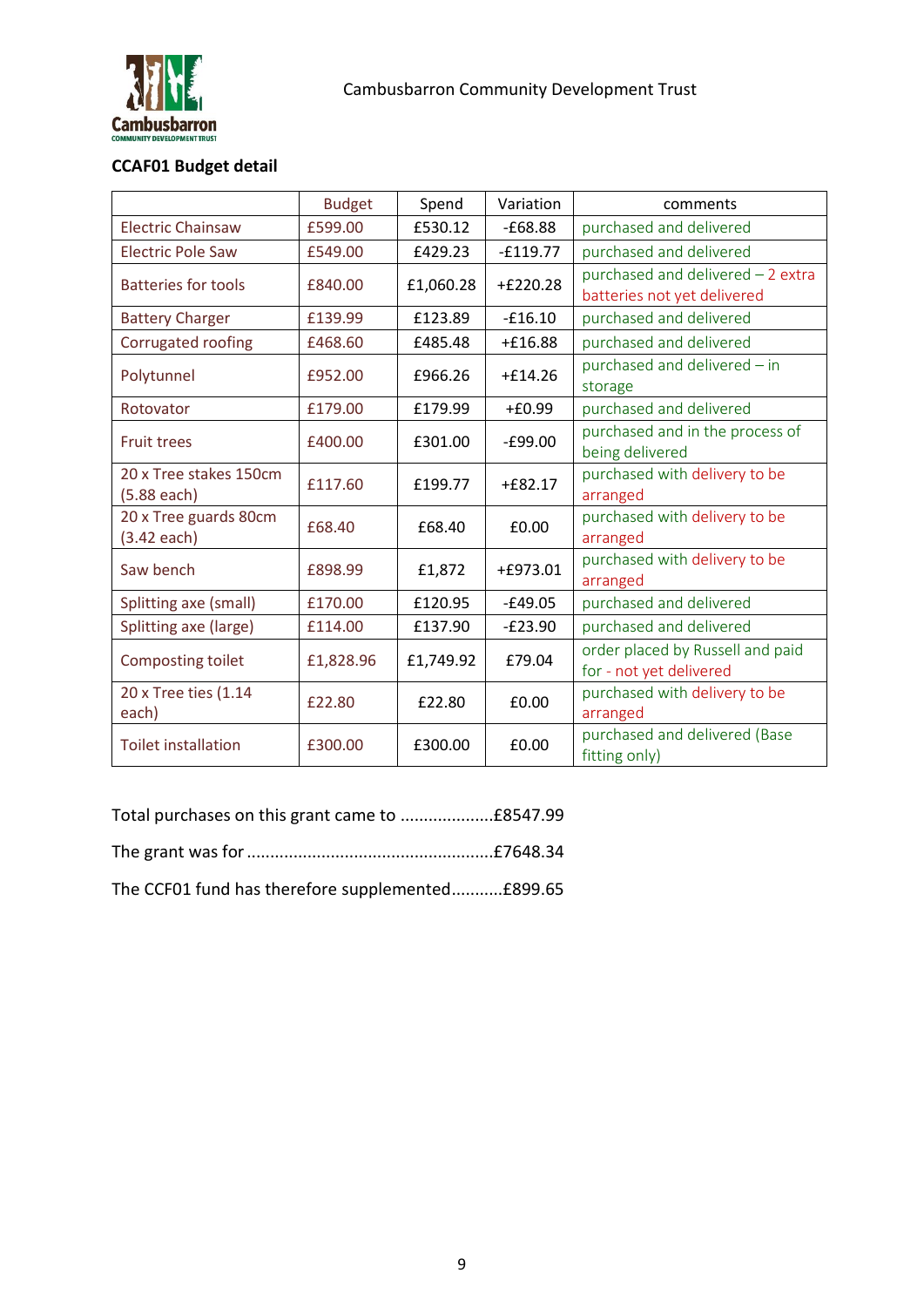

## **CCF01 Budgeting (Cambusbarron Community Fund)**

This fund has awarded us with £10,000 for this year. Due to decisions made at board meetings the following funds are committed for future use at this stage:

| <b>Already spent</b>                                            |           |
|-----------------------------------------------------------------|-----------|
| In support of CCAF01 (Saw bench and tree stakes)                | £899.65   |
| Pond edge seeds (CPF10 did not have sufficient funds to cover)  | £81.28    |
|                                                                 |           |
|                                                                 |           |
|                                                                 |           |
| <b>Required to match fund CSET01</b>                            |           |
| Road repairs and surfacing for parking area 20 x £40 doe type 1 | £82.53    |
| Wall repair                                                     | £4,000.00 |
| Digger hire £96 per day                                         | £480.00   |
| Digger operator £22.50ph 35 hours                               | £390.00   |
| Replace gates                                                   | £1,250.00 |
| Chain saw supplies                                              |           |
| Utilities for tools                                             |           |
| Agricultural gate 3m wide                                       | £250.00   |
| Edible hedge                                                    | £100.00   |
| <b>Required from previous board decisions</b>                   |           |
| Fence for mine shaft                                            | £1,000.00 |
| Second container                                                | £1,000.00 |
|                                                                 |           |
| <b>Total committed spending</b>                                 | £9,533.46 |
| <b>Unbudgeted funds from CCF01</b>                              | £466.54   |

The next money is due in May 2021 I think.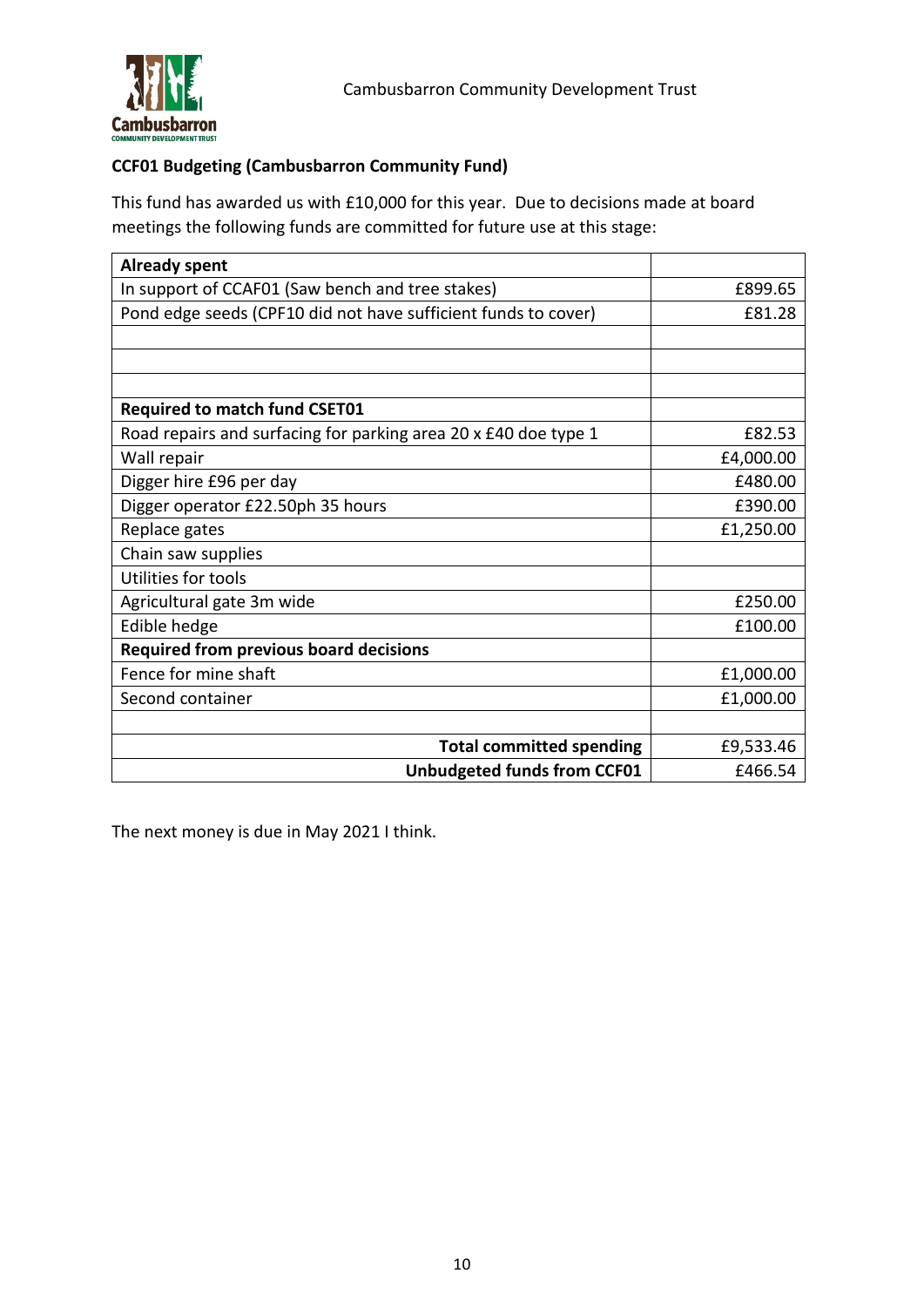

# Note B. New memberships for approval:

Membership types:

- Full (M)
- Associate (A)
- Junior (J)

| <b>Surname</b> | <b>Forename</b> | <b>Address 1</b> | Membership<br>category |
|----------------|-----------------|------------------|------------------------|
|                |                 |                  |                        |
|                |                 |                  |                        |
|                |                 |                  |                        |
|                |                 |                  |                        |
|                |                 |                  |                        |
|                |                 |                  |                        |